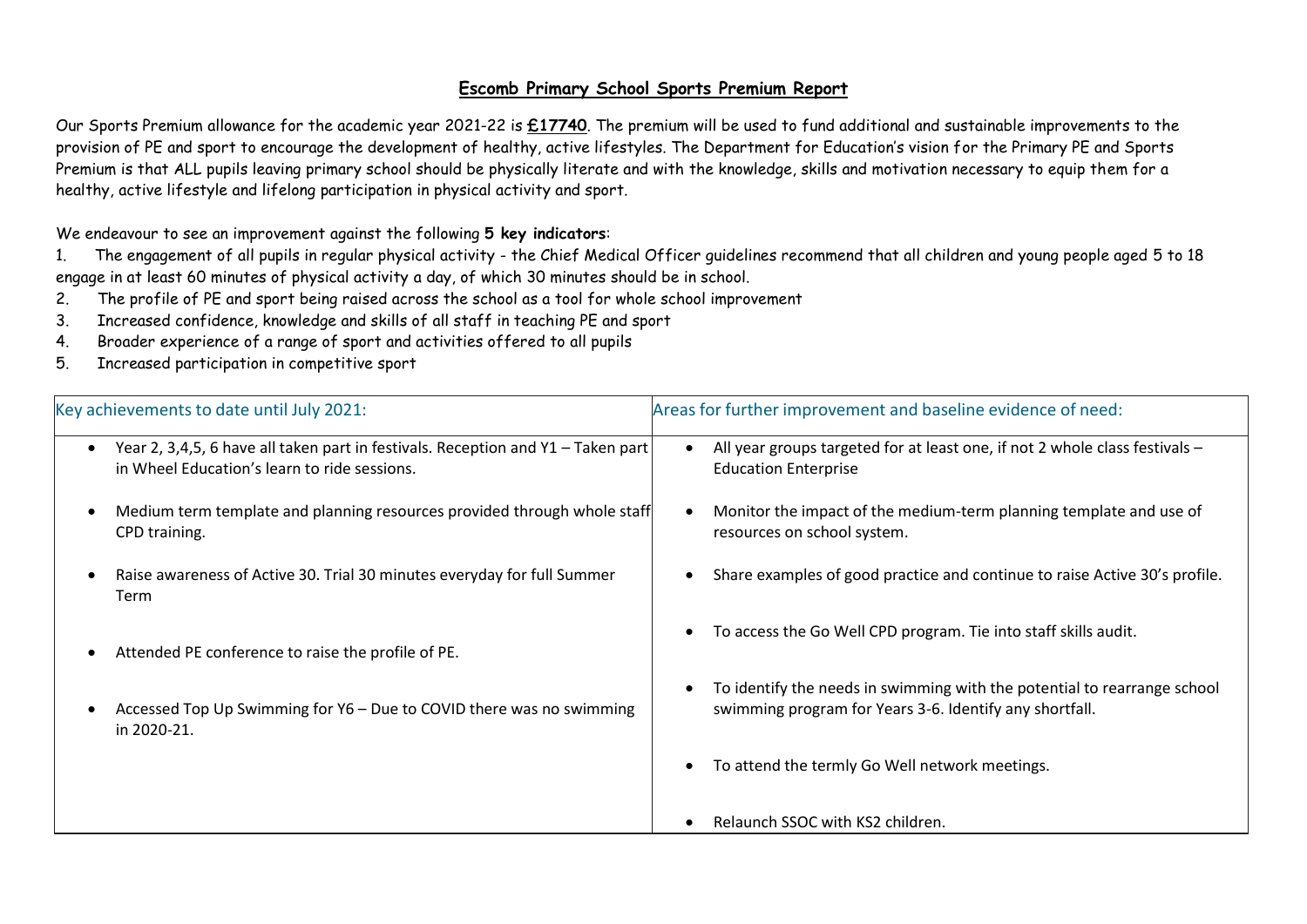| Audit Children's opinions on PE and after school clubs<br>$\bullet$ |
|---------------------------------------------------------------------|
|                                                                     |

- **Total amount carried forward from 2020/2021 £2,817**
- **+ Total amount for this academic year 2021/2022 £17,740**
- **= Total to be spent by 31st July 2022 £20,557**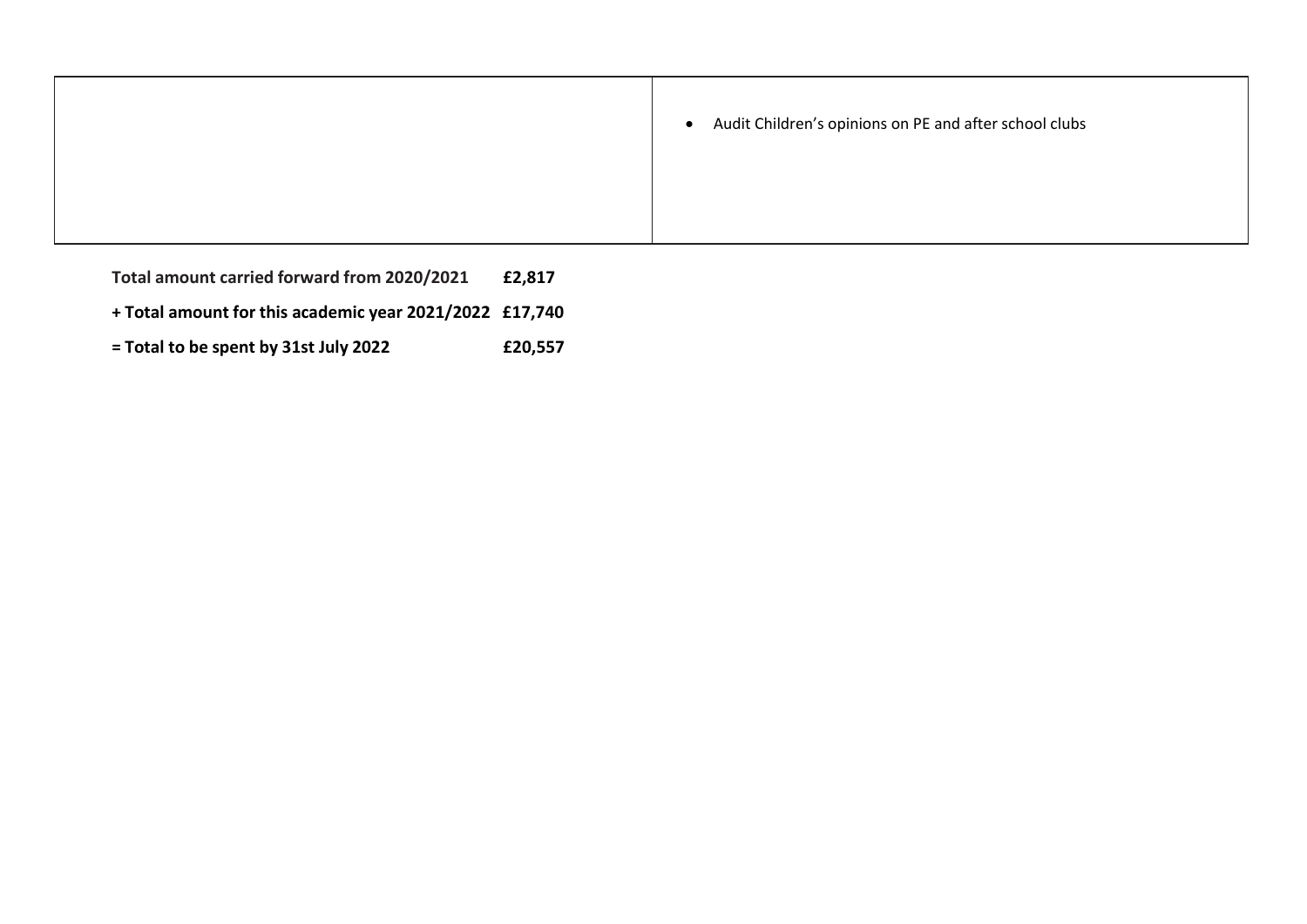**The following plan shows how the premium is being allocated in our school:**

| Key               | Programme/Initiative                                                                                                                                                                                                          | Cost                                                                             | <b>Intended Outcomes</b>                                                                                                                                                                                                                                                                                                                                                                                                                                                                                                                                                                                                                                                                                       | Impact                                                                                                                                                                                                                                                                                                                                                    | Sustainability                                                                                                                                                                                                                                                                                                                                                                                                         |
|-------------------|-------------------------------------------------------------------------------------------------------------------------------------------------------------------------------------------------------------------------------|----------------------------------------------------------------------------------|----------------------------------------------------------------------------------------------------------------------------------------------------------------------------------------------------------------------------------------------------------------------------------------------------------------------------------------------------------------------------------------------------------------------------------------------------------------------------------------------------------------------------------------------------------------------------------------------------------------------------------------------------------------------------------------------------------------|-----------------------------------------------------------------------------------------------------------------------------------------------------------------------------------------------------------------------------------------------------------------------------------------------------------------------------------------------------------|------------------------------------------------------------------------------------------------------------------------------------------------------------------------------------------------------------------------------------------------------------------------------------------------------------------------------------------------------------------------------------------------------------------------|
| Performance       |                                                                                                                                                                                                                               |                                                                                  |                                                                                                                                                                                                                                                                                                                                                                                                                                                                                                                                                                                                                                                                                                                |                                                                                                                                                                                                                                                                                                                                                           |                                                                                                                                                                                                                                                                                                                                                                                                                        |
| <b>Indicators</b> |                                                                                                                                                                                                                               |                                                                                  |                                                                                                                                                                                                                                                                                                                                                                                                                                                                                                                                                                                                                                                                                                                |                                                                                                                                                                                                                                                                                                                                                           |                                                                                                                                                                                                                                                                                                                                                                                                                        |
| 1, 2, 3,          | GO Well SLA Primary Agreement - total<br>£7966.50<br>Comprised of Enhanced SLA - 62 credits<br>Additional credits purchased - 43<br>As a member of Go Well's Service Level<br>Agreement, we have received the services below; | ESLA<br>£4935<br>62 credits<br>Additional<br>services:<br>£3031.50<br>43 credits | To support the PE coordinator/ class<br>teachers in curriculum planning and<br>assessment of children in PE.<br>Achieved through targeted support<br>to increase subject knowledge and<br>confidence when delivering<br>curriculum PE.<br>To enhance and extend the teaching<br>of the PE curriculum.<br>Enhance sport & PE in our school.<br>To encourage children to take up<br>sporting activities outside of school.<br>PE Coordinator to develop their<br>knowledge and skills of leading and<br>developing PE and sport within<br>school.<br>To support the PE coordinator in<br>curriculum planning and assessment<br>of children in PE.<br>To enhance and extend the teaching<br>of the PE curriculum. | Spring term 2022<br>Targeted teachers/ support staff<br>will benefit from working with<br>specialist coaches to develop their<br>subject knowledge and<br>confidence in delivering areas of<br>PE.<br>Staff upskilled in delivering PE,<br>resulting in increased confidence<br>delivering PE lesson.<br>PE lead has knowledge of current<br>initiatives. | Have a variety of planning<br>materials and resources that<br>can be used in future years.<br>Audit of staff skills. Can<br>provide support where<br>needed due to this<br>knowledge to improve<br>planning, delivery and<br>assessment of PE going<br>forward.<br>Staff have attended CPD and<br>have upskilled their<br>knowledge of planning<br>progressive lessons in PE and<br>how to monitor and evaluate<br>PE. |
|                   |                                                                                                                                                                                                                               |                                                                                  |                                                                                                                                                                                                                                                                                                                                                                                                                                                                                                                                                                                                                                                                                                                |                                                                                                                                                                                                                                                                                                                                                           |                                                                                                                                                                                                                                                                                                                                                                                                                        |
| 1, 2, 4           | Active 30 Package delivered by Go Well<br>Active 30 training days in school for staff and<br>pupils<br><b>Active Ted resources</b>                                                                                            | 6 credits                                                                        | Pledge to become a Durham Active<br>30 school incorporating 30 minutes<br>of additional physical activity into<br>the school day.                                                                                                                                                                                                                                                                                                                                                                                                                                                                                                                                                                              | Pupils are active for a minimum of<br>30 minutes each day in school<br>through a variety of physical<br>activities.                                                                                                                                                                                                                                       | Active Ted initiative to<br>continue.<br>Pledge Active 30 minutes.                                                                                                                                                                                                                                                                                                                                                     |
|                   | Activator training and resources                                                                                                                                                                                              |                                                                                  | Active 30 Day to promote 30<br>minutes of activity in school day and<br>30 minutes at home.                                                                                                                                                                                                                                                                                                                                                                                                                                                                                                                                                                                                                    | Teachers are confident in their<br>delivery in a range of activities<br>which encourage their children to                                                                                                                                                                                                                                                 | Children understand and are<br>motivated to be active for 60<br>minutes a day (30 mins at                                                                                                                                                                                                                                                                                                                              |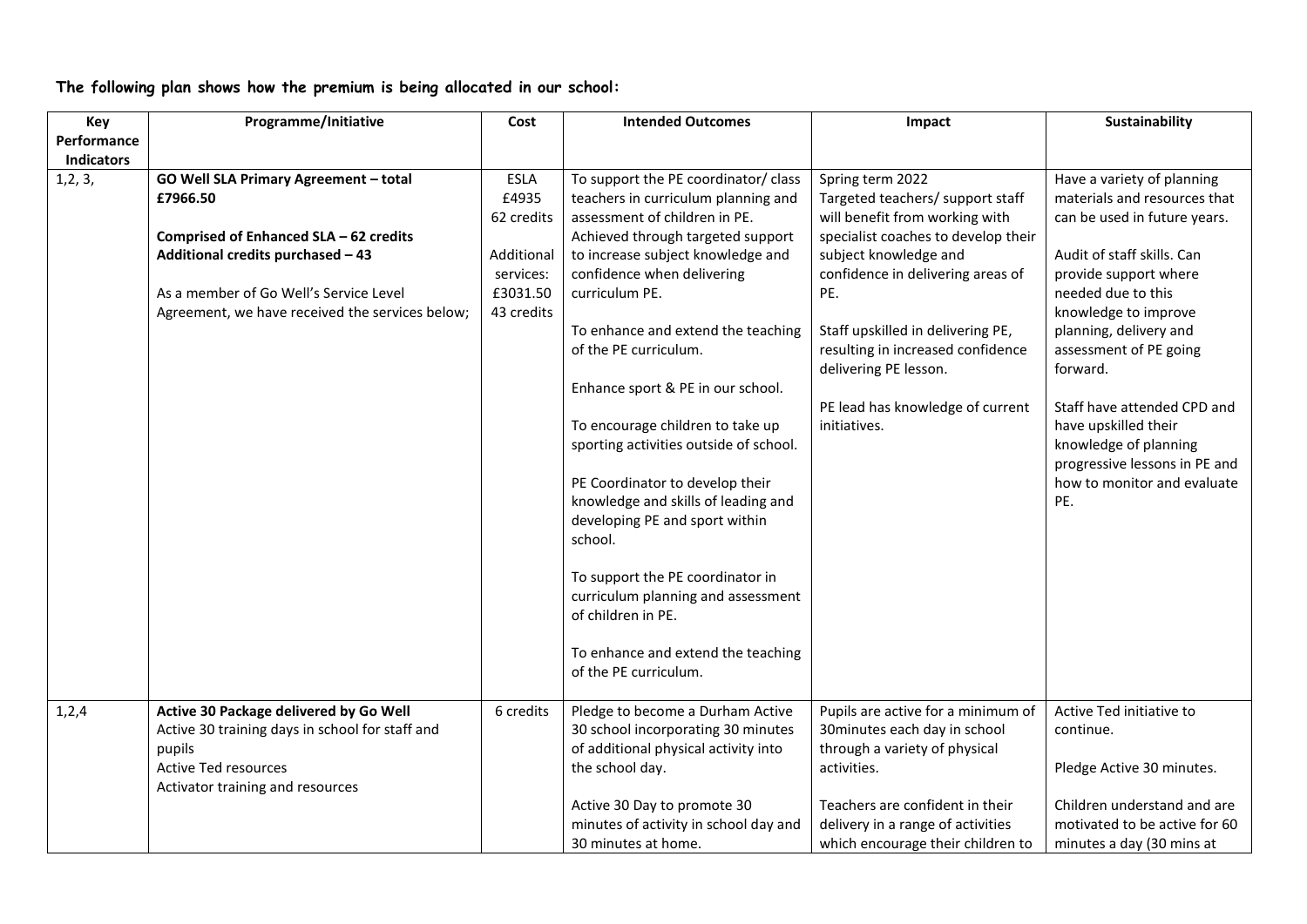|            |                                                             |                                    | Train 8x KS2 pupils as Active30<br><b>Activators</b>                                                                                                             | be active across the day.                                                                                                                         | school + 30mins at home)                                                                           |
|------------|-------------------------------------------------------------|------------------------------------|------------------------------------------------------------------------------------------------------------------------------------------------------------------|---------------------------------------------------------------------------------------------------------------------------------------------------|----------------------------------------------------------------------------------------------------|
|            |                                                             |                                    |                                                                                                                                                                  | Tracking system and stickers for                                                                                                                  | PE profile raised in school                                                                        |
|            |                                                             |                                    | Active Ted initiative - 2 classes a<br>term to take Active Ted home and                                                                                          | motivation                                                                                                                                        | Stamina and fitness improved                                                                       |
|            |                                                             |                                    | record activity                                                                                                                                                  | Pupils are more active at<br>playtimes.                                                                                                           | for all                                                                                            |
|            |                                                             |                                    | Whole school CPD, 1 x 1/2 day in<br>school support which includes an<br>assembly.                                                                                |                                                                                                                                                   |                                                                                                    |
|            |                                                             |                                    | PE subject lead to attend Active 30<br>training / relaunch via teams -<br>16.9.21                                                                                |                                                                                                                                                   |                                                                                                    |
|            |                                                             |                                    | 1-1 planning meeting with lead of<br>Active 30.                                                                                                                  |                                                                                                                                                   |                                                                                                    |
|            |                                                             |                                    | Lunchtime supervisor training.                                                                                                                                   |                                                                                                                                                   |                                                                                                    |
|            |                                                             |                                    | Sports board in corridor updated<br>with clubs to raise profile of PE                                                                                            |                                                                                                                                                   |                                                                                                    |
|            | <b>Wellbeing Leaders Package</b>                            | 7 credits<br>Go Well<br><b>SLA</b> | Train a group of 6 Wellbeing Leaders<br>who will set up a wellbeing club at<br>school. 3 hour in school training<br>programme, virtual sessions, CPD<br>support. | Spring term 2022<br>Wellbeing club set up                                                                                                         |                                                                                                    |
| 1,2,4,5    | <b>Intraschool Competition Day</b><br>(Part of Go Well SLA) | 4 credits<br>Go Well<br><b>SLA</b> | For every child in Escomb Primary<br>School to take part in competitive<br>sports events                                                                         | 100% of pupils will take part in the<br>intraschool competition day.                                                                              | Plans and resources will be<br>left in school for future use.                                      |
| 1, 2, 4, 5 | <b>Quidditch Day</b><br>(Part of Go Well SLA)               | 4 credits<br>Go Well<br><b>SLA</b> | Every child KS1-KS2 to learn a<br>variation of a new invasion style<br>game - Quidditch.                                                                         | Autumn term<br>100% of pupils took part in the<br>Quidditch day.<br>Pupils demonstrated high<br>motivation and enthusiasm to<br>continue playing. | Staff have learned new skills<br>and activities that will be<br>delivered in future PE<br>lessons. |
|            |                                                             |                                    |                                                                                                                                                                  |                                                                                                                                                   |                                                                                                    |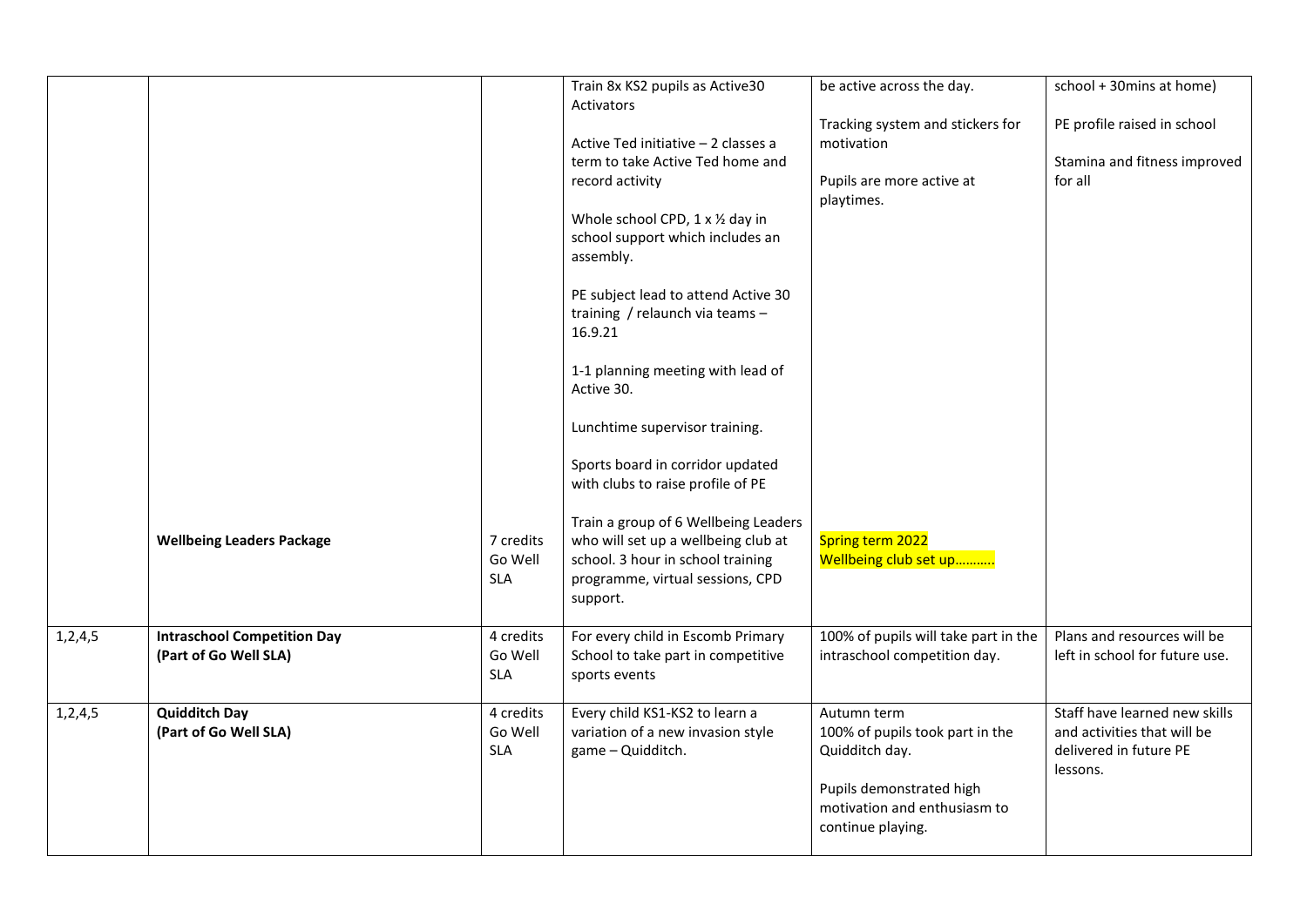| $\overline{2,3}$ | Life Skills Through Sport<br>(Part of Go Well SLA)                                                                                                                                                                                                                                                | 10 credits<br>Go Well<br><b>SLA</b>                                                    | To improve children's confidence<br>and life skills through sport and<br>physical activity.<br>Train and mentor a group of<br>targeted pupils to improve their<br>confidence and life skills.<br>Staff from Go Well will deliver this<br>programme:<br>- selection process/launch event<br>- 2 in school visits<br>- an event led by chosen pupils<br>- a celebration event<br>- virtual tasks and challenges<br>throughout | Target children have taken a more<br>active role in PE and Sport.<br>Spring & Summer term 2022<br>Target children to take more<br>active role in PE & Sport. | Targeted children to take a<br>more active role in PE and<br>Sport.<br>Allow target children to train<br>younger pupils.                                                                                                                                                                                                                                                                                                                                                                      |
|------------------|---------------------------------------------------------------------------------------------------------------------------------------------------------------------------------------------------------------------------------------------------------------------------------------------------|----------------------------------------------------------------------------------------|-----------------------------------------------------------------------------------------------------------------------------------------------------------------------------------------------------------------------------------------------------------------------------------------------------------------------------------------------------------------------------------------------------------------------------|--------------------------------------------------------------------------------------------------------------------------------------------------------------|-----------------------------------------------------------------------------------------------------------------------------------------------------------------------------------------------------------------------------------------------------------------------------------------------------------------------------------------------------------------------------------------------------------------------------------------------------------------------------------------------|
| 1, 2, 3, 4       | Specialist support for class teachers:<br>Specialist PE coaching to support staff to deliver<br>high quality PE. 3 blocks of 5weeks x 2hours<br>delivery alongside staff.<br><b>EYFS staff support:</b><br><b>EYFS support package</b><br><b>Move with Max resources</b><br>(Part of Go Well SLA) | 15 credits<br>Go Well<br><b>SLA</b><br>6 credits<br>3 credits<br>Go Well<br><b>SLA</b> | Targeted staff upskilled in specific<br>areas of the PE curriculum.<br>Y3 and Y4 - Gymnastics $12^{th}$ Jan<br>2022<br>Y1 and Y2 Dance 2 <sup>nd</sup> March 2022<br>Y5 and Y6 - Invasion Games $15^{th}$<br>Sept 2022<br>Move with Max - EYFS Movement<br>Programme.<br>Children skill levels, confidence and<br>competence increased (see core<br>task record sheets).                                                    | Teachers will demonstrate<br>increased knowledge, confidence/<br>competence planning and<br>delivering PE lessons.                                           | Teachers have received<br>planning to support PE<br>lessons going forward.<br>This knowledge will be<br>shared with teaching staff<br>along with resources/<br>planning received from<br>coach. This will ensure<br>lessons can be repeated in<br>following years and also<br>support teachers with<br>planning progressive lessons.<br>School have received the full<br>set of Move with Max activity<br>cards, containing<br>approximately 100<br>fundamental movement skill<br>activities. |
| 1, 2, 3, 4       | <b>Team Up My School</b><br>(Part of Go Well SLA)                                                                                                                                                                                                                                                 | 38 credits<br>Go Well<br><b>SLA</b>                                                    | Deliver Team up Kids 1 for Years 1-5.<br>1 x day a week -5 week block $-1$ hr<br>session per year 1-5.                                                                                                                                                                                                                                                                                                                      | Pupils receive take home book<br>with all topics covered during<br>programme.                                                                                | All teachers were in lessons<br>and therefore have<br>knowledge to deliver to                                                                                                                                                                                                                                                                                                                                                                                                                 |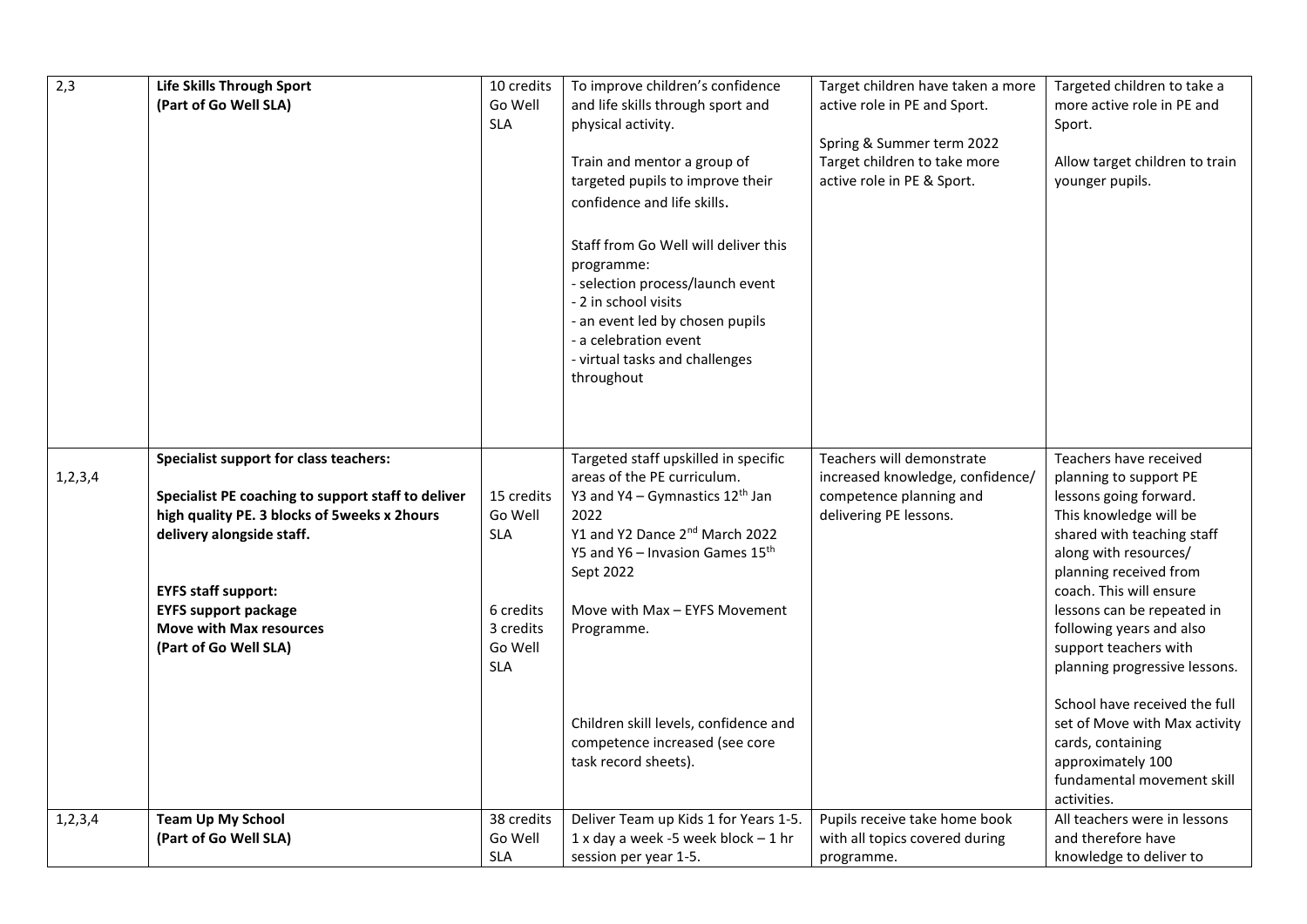|     | A bespoke Mental Health and Wellbeing |            | Children will have a better                                        | Children from Y1-Y6 have now                                       | future cohorts.                           |
|-----|---------------------------------------|------------|--------------------------------------------------------------------|--------------------------------------------------------------------|-------------------------------------------|
|     | programme with staff CPD              |            | understanding of their brain and                                   | covered Team Up 1 content and                                      |                                           |
|     |                                       |            | their behaviours.                                                  | have an understanding of their<br>brain, different brain chemicals | Create Team Up displays<br>around school. |
|     |                                       |            | To learn how to control different                                  | and how to control them.                                           |                                           |
|     |                                       |            | break chemicals through physical                                   |                                                                    | Deliver Team Up Kids 2 & 3                |
|     |                                       |            | activity and other activities taught<br>during programme.          | Pupils and staff understand the<br>positive impact that physical   | programme in school                       |
|     |                                       |            |                                                                    | activity can have on their physical<br>and mental health.          |                                           |
|     |                                       |            |                                                                    | Hall display supports children's                                   |                                           |
|     |                                       |            |                                                                    | knowledge and understanding of                                     |                                           |
|     |                                       |            |                                                                    | the principles of TeamUp.                                          |                                           |
|     |                                       |            |                                                                    |                                                                    |                                           |
|     | Team Up 2 & 3                         | £2536.92   | As above Delivery of<br>Team up 2 Year 1-5                         | Spring & Summer term 2022                                          |                                           |
|     |                                       |            | Team up 3 Year 6                                                   |                                                                    |                                           |
| 1,4 | Yoga Day                              | 4 credits  | All children to participate in a Yoga                              | All pupils will experience age-                                    | To include Yoga in PE lessons             |
|     | (Part of Go Well SLA)                 | Go Well    | activities.                                                        | appropriate yoga activities.                                       | and in mindful activity time.             |
|     |                                       | <b>SLA</b> |                                                                    | Children will be aware of how                                      |                                           |
|     |                                       |            |                                                                    | these can be used to develop                                       |                                           |
|     |                                       |            |                                                                    | strength, mobility but also can be<br>used as a mindful relaxation |                                           |
|     |                                       |            |                                                                    | activity.                                                          |                                           |
| 2,3 | PE Subject Leader Support - 16 hours  | 12 credits | To support the PE coordinator/ class                               | PE lead has knowledge of current                                   | Have a variety of planning                |
|     | (Part of Go Well SLA)                 | Go Well    | teachers in curriculum planning and                                | initiatives.                                                       | materials and resources that              |
|     |                                       | <b>SLA</b> | assessment of children in PE.<br>Achieved through targeted support | Targeted teachers/ support staff                                   | can be used in future years.              |
|     |                                       |            | to increase subject knowledge and                                  | benefit from working with                                          |                                           |
|     |                                       |            | confidence when delivering                                         | specialist coaches to develop their                                |                                           |
|     |                                       |            | curriculum PE.                                                     | subject knowledge and<br>confidence in delivering areas of         |                                           |
|     |                                       |            | To enhance and extend the teaching                                 | PE.                                                                |                                           |
|     |                                       |            | of the PE curriculum.                                              |                                                                    |                                           |
|     |                                       |            | Enhance sport & PE in our school.                                  |                                                                    |                                           |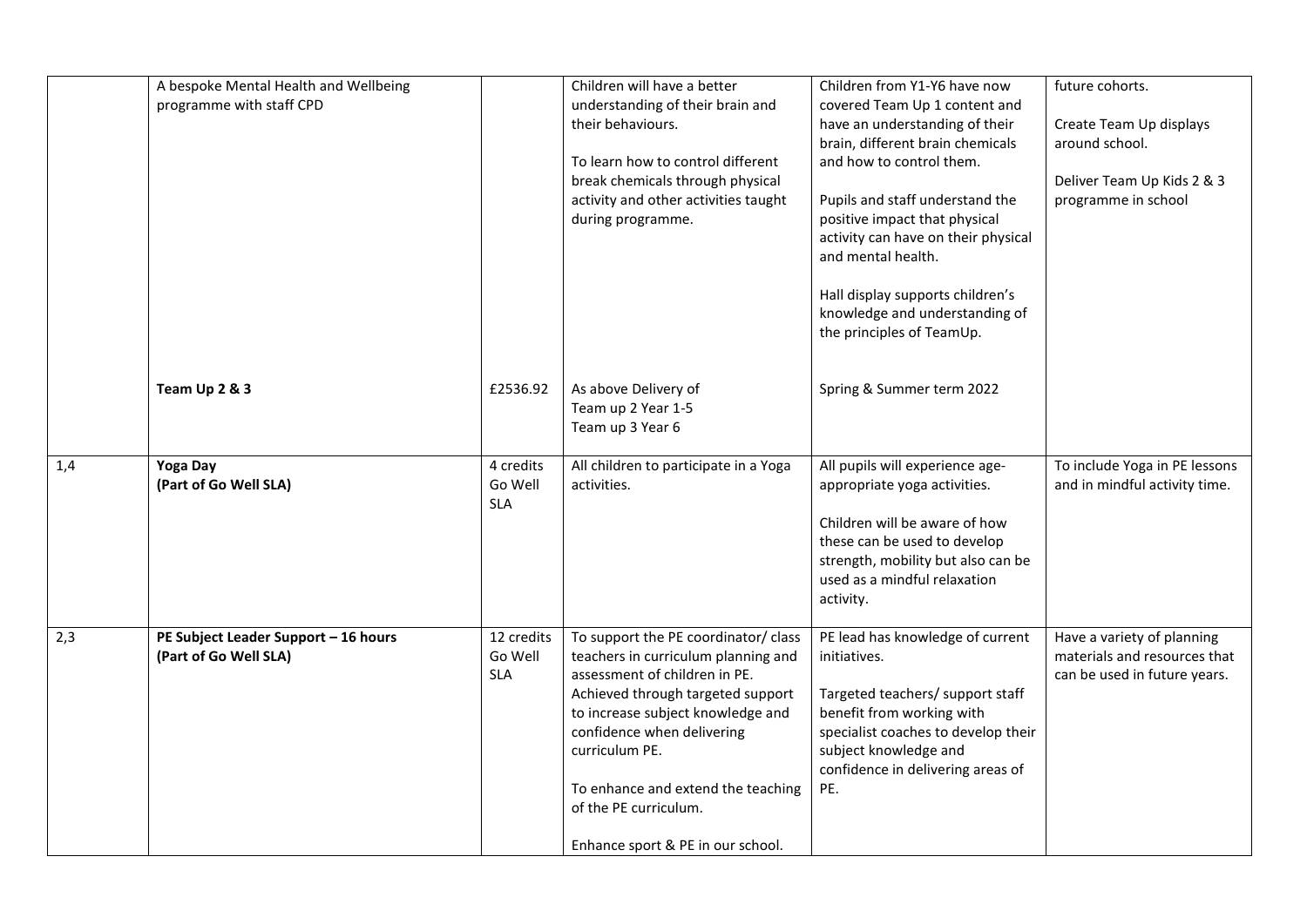|       |                                                          |                                    | To encourage children to take up<br>sporting activities outside of school.<br>PE Coordinator to develop their<br>knowledge and skills of leading and<br>developing PE and sport within<br>school.                                                                                                                                                                                                                                                                                                                                                              |                                                                                                                                                                                                                                                                                                                                                                                                                                                                                 |                                                                                                                                                                                                                                                                                                                                                                                                                      |
|-------|----------------------------------------------------------|------------------------------------|----------------------------------------------------------------------------------------------------------------------------------------------------------------------------------------------------------------------------------------------------------------------------------------------------------------------------------------------------------------------------------------------------------------------------------------------------------------------------------------------------------------------------------------------------------------|---------------------------------------------------------------------------------------------------------------------------------------------------------------------------------------------------------------------------------------------------------------------------------------------------------------------------------------------------------------------------------------------------------------------------------------------------------------------------------|----------------------------------------------------------------------------------------------------------------------------------------------------------------------------------------------------------------------------------------------------------------------------------------------------------------------------------------------------------------------------------------------------------------------|
|       |                                                          |                                    | To support the PE coordinator in<br>curriculum planning and assessment<br>of children in PE.                                                                                                                                                                                                                                                                                                                                                                                                                                                                   |                                                                                                                                                                                                                                                                                                                                                                                                                                                                                 |                                                                                                                                                                                                                                                                                                                                                                                                                      |
|       |                                                          |                                    | To enhance and extend the teaching<br>of the PE curriculum.                                                                                                                                                                                                                                                                                                                                                                                                                                                                                                    |                                                                                                                                                                                                                                                                                                                                                                                                                                                                                 |                                                                                                                                                                                                                                                                                                                                                                                                                      |
|       | <b>PE Health check</b>                                   | 6 credits<br>Go Well<br><b>SLA</b> | Audit of PESSPA provision across<br>school and chance to create an<br>action plan to move forwards. Date<br>to be confirmed                                                                                                                                                                                                                                                                                                                                                                                                                                    |                                                                                                                                                                                                                                                                                                                                                                                                                                                                                 |                                                                                                                                                                                                                                                                                                                                                                                                                      |
| 1,2,5 | <b>Education Enterprise Festivals &amp; Competitions</b> | £1500                              | Pupils to take part in the following<br>activities;<br>Handball (Y5) Autumn 1<br>Kurling and Boccia (Y2) Autumn 1<br>Multi skills (Y1) Autumn 2<br>Dance Festival (Y1 / Y2) Spring 1<br>Tennis (Y3) Spring 2<br>Tri Golf (Y4) Summer 1<br>Rounders (Y6) Summer 2<br>Badminton (open invite - Junior team)<br>Spring 2<br>Table tennis Autumn 2<br>Ultimate Frisbee Summer 1<br>Netball Summer 1<br>Football World Cup Summer 2<br>Tag Rugby CVL Y5/6 team of 7 Autumn 1<br>Football CVL Y5/6 team of 7<br>Autumn 2<br>Dodgeball CVL Y5/6 team of 7<br>Spring 1 | All children will participate in at<br>least one intra-school<br>competition/ festival.<br>Increased self-esteem and<br>confidence of pupils.<br>Opportunities for children to<br>participate at level 2 & 3<br>competitions.<br>These opportunities enable<br>children to develop personal,<br>social and emotional skills by<br>experiencing winning & losing and<br>also by interacting with specialist<br>sports coaches/ teachers and with<br>children from other schools. | continue to allocate a<br>percentage of funding to<br>transport costs.<br>Children will compete in a<br>level 1 competition at the<br>end of each core task to<br>prepare them for level 2/3<br>competitions.<br>Continue to access School<br>Games events.<br>Each class attend at least one<br>level 2 competition.<br>We will track participation<br>data for each child in school<br>and encourage participation |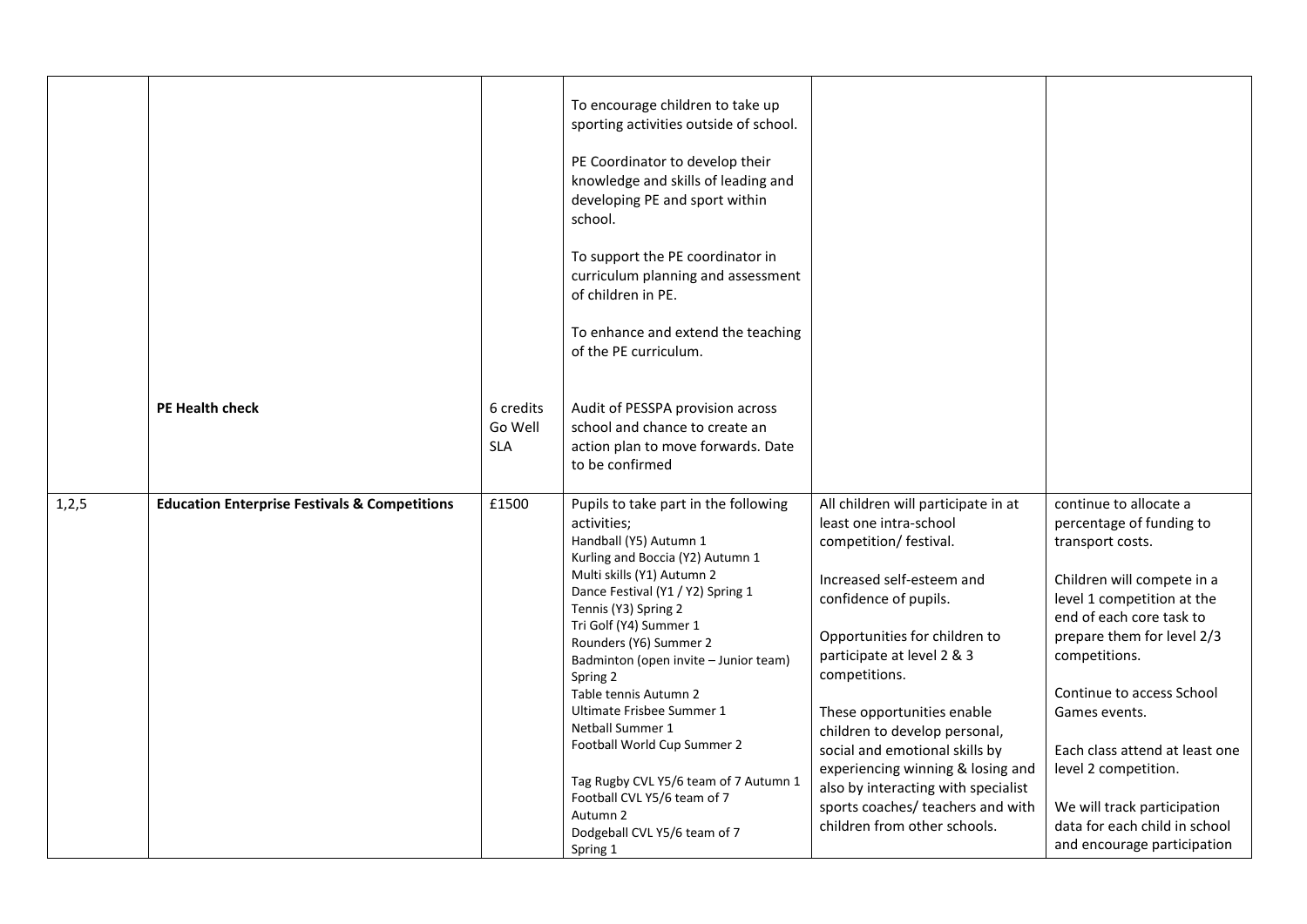|         |                                                             |                 | Football CVL Y3/4 team of 7<br>Spring 2<br>Netball CVL Y5/6 team of 5<br>Summer 1<br>Handball CVL Y4/5 team of 7<br>Summer 2                                              |                                                                                                                                                                                                                                                                                                                                                                                                                                                                                   | across a variety of sport/<br>activities.                                                                                                                                                                                                   |
|---------|-------------------------------------------------------------|-----------------|---------------------------------------------------------------------------------------------------------------------------------------------------------------------------|-----------------------------------------------------------------------------------------------------------------------------------------------------------------------------------------------------------------------------------------------------------------------------------------------------------------------------------------------------------------------------------------------------------------------------------------------------------------------------------|---------------------------------------------------------------------------------------------------------------------------------------------------------------------------------------------------------------------------------------------|
| 1,4     | <b>Education Enterprise</b><br>'Grab a Grown Up' initiative | £250            | A targeted initiative - parents to<br>work with their children on<br>fundamental skills.                                                                                  |                                                                                                                                                                                                                                                                                                                                                                                                                                                                                   | Parents have ideas on how<br>they can keep active with<br>their children at home.                                                                                                                                                           |
| 1,3     | <b>Start Sporty</b><br><b>Premier Education</b>             | £630            | To support and develop children's<br>fundamental skills in YR.<br>To develop and enhance staff<br>knowledge.                                                              |                                                                                                                                                                                                                                                                                                                                                                                                                                                                                   | Teachers have received<br>planning to support PE<br>lessons going forward.<br>This will ensure lessons can<br>be repeated in following<br>years and also support<br>teachers with planning<br>progressive lessons.                          |
| 1, 2, 5 | <b>Sport &amp; PE Resources</b>                             | approx<br>£1500 | Replenish and replace equipment in<br>order to enhance PE teaching across<br>school and provide opportunities to<br>teach a range of sports.<br>Playtime sports resources | Teachers and pupils are equipped<br>with appropriate equipment to<br>deliver and participate in high<br>quality lessons.<br>Pupils provided with a greater<br>variety of competitive<br>opportunities within curriculum<br>PE.<br>Children gain a sense of pride and<br>responsibility for looking after<br>new sport and PE equipment.<br>Encourage children to keep active<br>during breaktimes meeting 30<br>mins of moderate to vigorous<br>activity per day in school hours. | Resources will last for several<br>years and will be restocked<br>and replenished as and when<br>required.<br>Continue to monitor and<br>audit PE equipment.<br>Chn have sense of<br>achievement and increased<br>self-esteem through sport |
| 2,3     | <b>Durham County PE Conference</b>                          | Supply<br>Cost  | New initiatives and trends relating<br>to school sport and PE will be                                                                                                     | Subject leader has disseminated<br>all new knowledge/ useful                                                                                                                                                                                                                                                                                                                                                                                                                      | Subject Leader to implement<br>suggestions.                                                                                                                                                                                                 |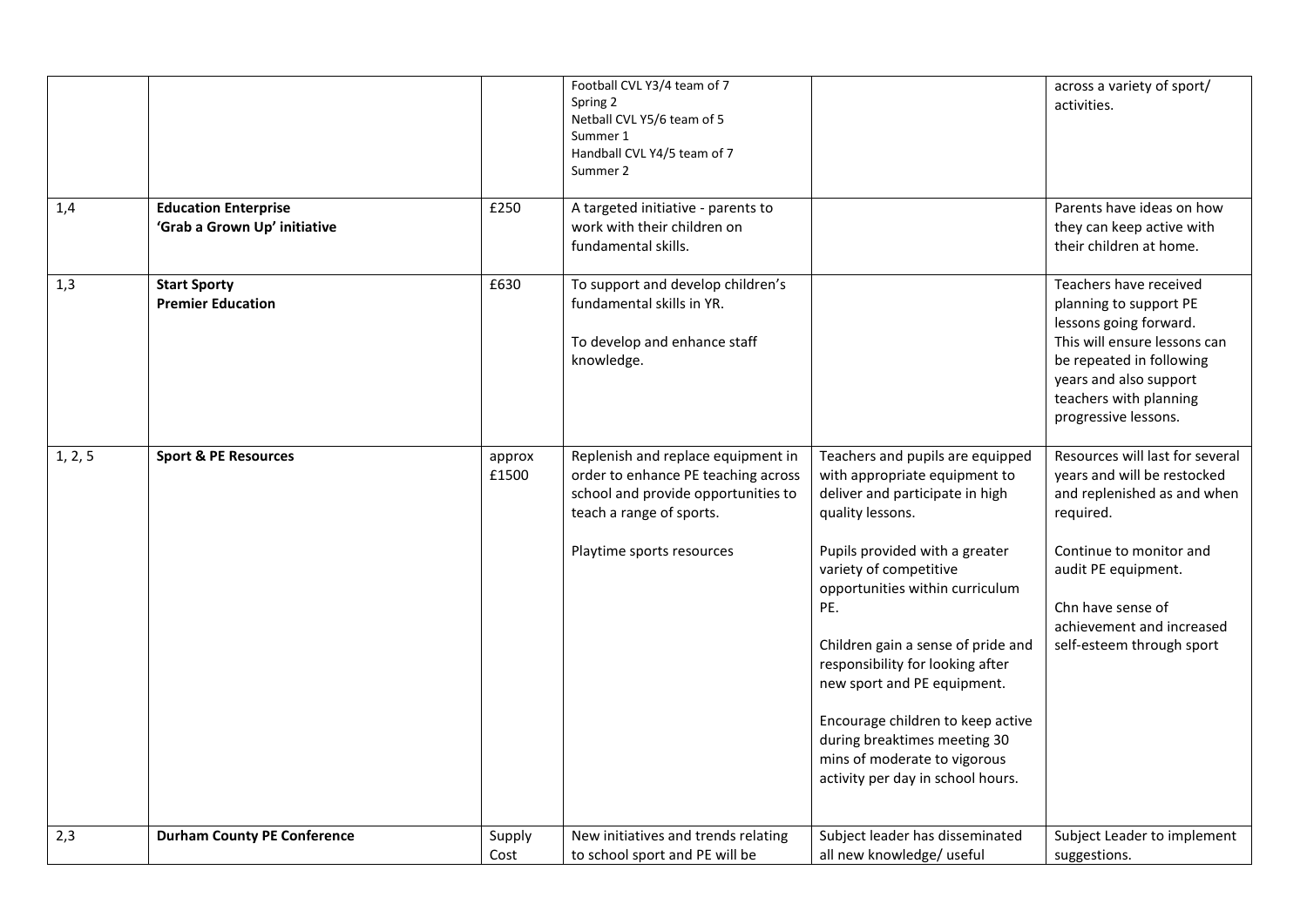|             |                                                                                         |       | learned.                                                                                                                                                                 | resources to all relevant school<br>staff.                                                                                                                                                                    |                                                                                                                                                                                                                                   |
|-------------|-----------------------------------------------------------------------------------------|-------|--------------------------------------------------------------------------------------------------------------------------------------------------------------------------|---------------------------------------------------------------------------------------------------------------------------------------------------------------------------------------------------------------|-----------------------------------------------------------------------------------------------------------------------------------------------------------------------------------------------------------------------------------|
| $1,2,3$ & 5 | <b>Courses - Durham LA</b><br>Developing Subject Knowledge & skills<br>& Pedagogy in PE | £180  | Progression of skills for Invasion<br>games in place with clear medium<br>term plans for whole school.                                                                   | Courses in Feb 2022.                                                                                                                                                                                          | Subject leader beter able to<br>develop and support PE<br>planning with class tecahers.                                                                                                                                           |
|             | Reframing 'Healthy Competition' in<br><b>Primary PE &amp; Sport</b>                     |       | Clear framework in school to ensure<br>there is healthy competition in PE &<br>Games and school sports days.<br>Positive attitude to the health<br>benefits of exercise. |                                                                                                                                                                                                               | PE leader will be able to<br>ensure that a fair and<br>consistent approach to the<br>competitive element of PE &<br>Games is embedded across<br>school.                                                                           |
| 1,4         | <b>Wheel Education</b><br>To develop cycling proficiency                                | £3550 | All children in YR will be able to ride<br>a bike confidently.                                                                                                           | Autumn 2021<br>All children in YR have accessed<br>training on using a bike.                                                                                                                                  | Pupils will be developing skills<br>for life.<br>Continue to provide this<br>cycling proficiency in                                                                                                                               |
|             |                                                                                         |       | All children in Y6 can ride safely on<br>the road, through the delivery of<br>Bikeability level 1&2.                                                                     | Summer term 2022<br>All children in Y6 will learn road<br>safety and demonstrate sufficient<br>competency at level 1 & 2 in the<br>Bikeability programme.                                                     | following years.                                                                                                                                                                                                                  |
| 1,4         | Provision of After school sports clubs -<br><b>Rob Proud Coaching</b>                   | £1500 | To increase participation in physical<br>activity.<br>Hoola Hooping<br>Fencing<br>Dodgeball<br><b>Outdoor and Adventurous</b>                                            | Attendance up to 70% uptake in<br>some classes.<br>Pupils are supported through a<br>range of games, developing their<br>skills in order for them to take<br>part confidently during events and<br>festivals. | Continue to provide after<br>school clubs with a focus on a<br>broader range of activities.<br>To offer lunch time clubs to<br>allow more children to<br>participate in a range of<br>activities and be active during<br>the day. |
| 1,3         | <b>Chance to Shine Cricket</b>                                                          | £0    | Summer term 2022<br>Range of sporting opportunities to<br>be explored.                                                                                                   |                                                                                                                                                                                                               |                                                                                                                                                                                                                                   |
|             | <b>Transport &amp; Supply Cover Costs</b>                                               | £     |                                                                                                                                                                          |                                                                                                                                                                                                               |                                                                                                                                                                                                                                   |
|             |                                                                                         |       |                                                                                                                                                                          |                                                                                                                                                                                                               |                                                                                                                                                                                                                                   |